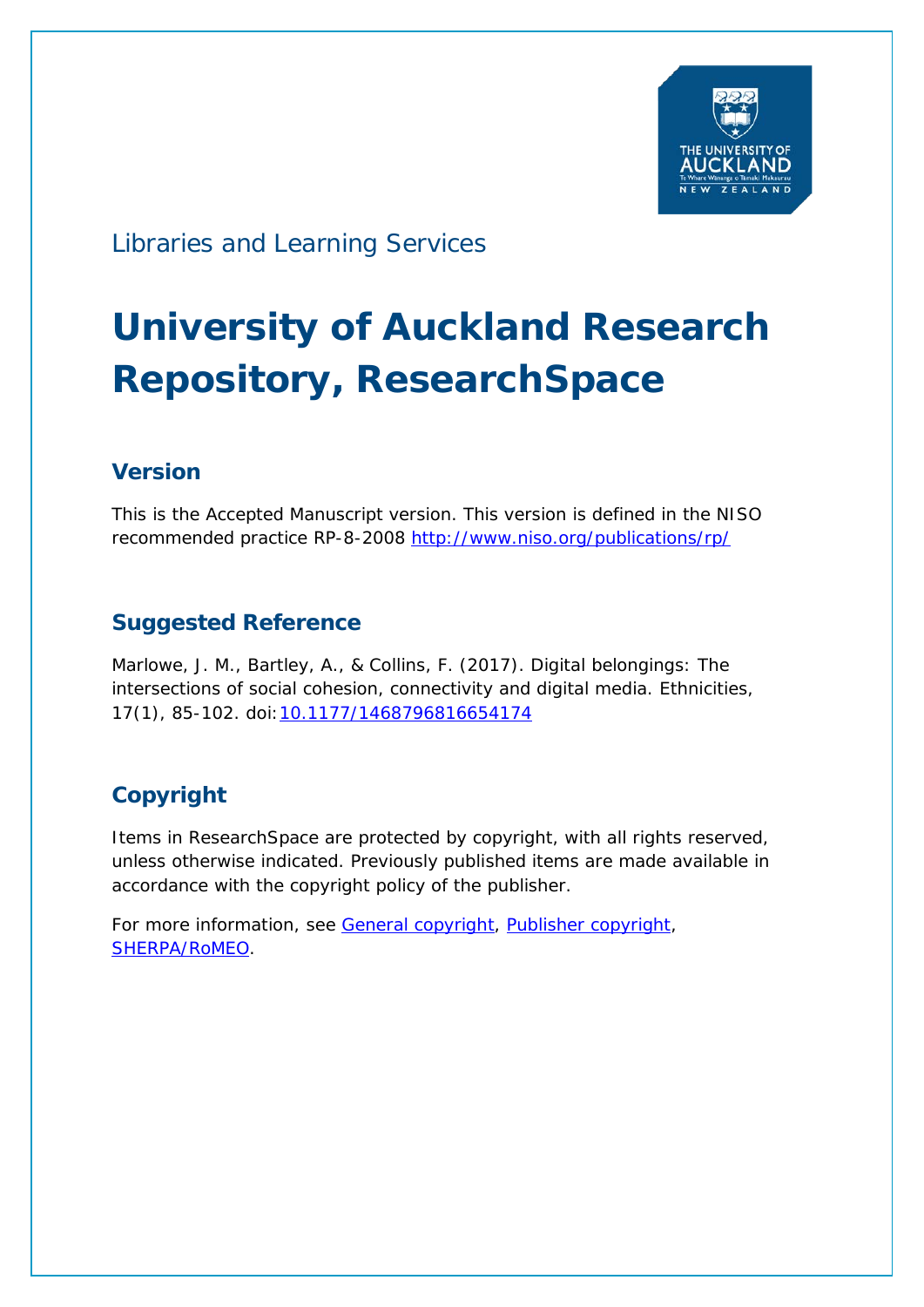# **Digital belongings: The intersections of social cohesion, connectivity and digital media**

The rapid proliferation and on-going transformation of digital technologies and social media platforms have had a substantial influence on the participatory cultures of young people and their associated social connections. This social/digital nexus raises important questions of social cohesion, with digital technologies at once augmenting social interaction whilst simultaneously creating an uneven landscape of access for participation. To address this interface of the digital and the social, this paper presents a qualitative study of 24 tertiary students from ethnic minority backgrounds living in Auckland, New Zealand, who use social media. Incorporating a pre-screening questionnaire, a one-week social media diary and semi-structured interviews, this study presents the ways in which digital belongings influence participants' practices of friendship and family. The ways that connective media influence, and even constrain interaction alongside the politics of belongings, are theorised to further examine the meanings and experiences behind participants' social media usage and social contact. By integrating these ideas, this paper presents the ways in which young university students use social media and the extent to which digital interaction and networking influences social participation and social cohesion.

Keywords: Belonging, digital, social media, social cohesion, ethnicity, participation

#### **Introduction**

Rather than existing in a separate 'virtual' sphere, technological developments including the internet, mobile phones, and social media are integrated with the everyday 'real world' through their 'hard' infrastructural supports, capacity to link people and places, and through the mediation of social spaces by digital information. The city of Auckland in New Zealand, characterised by rich ethnic diversity and high degrees of connectivity, is well placed for an examination of the digital/social nexus to better understand the ways in which digital communications articulate with social cohesion and impact peoples' relationships and networks. This paper presents a study of tertiary students in Auckland from five migrant or ethnic minority groupings to ascertain the role of social media in their social interactions. For young people of migrant or ethnic minority backgrounds, these technologies represent particularly important influences on everyday life – mediating familial and friendship networks, offering new opportunities for community engagement, and influencing a sense of belonging within increasingly diverse societies.

We explore the experience and implications of the social/digital nexus through recent theorisations of 'belonging', a term that has recently received renewed interest across various fields in the social sciences (Antonsich, 2010; Fozdar and Hartley, 2013; Yuval-Davis, 2011). In particular, we situate belonging as a personal experience that simultaneously occurs within socio-spatial forms of inclusion and exclusion – an approach that draws attention to the 'multi-scalarity' of belonging (Antonsich, 2010). Belonging, in this respect, is also 'multilayered' (Yuval-Davis, 2011) and its examination requires an analysis of the intersectionality of people's identities alongside the socio-political context in order to critically conceptualise its possibilities. While these more open conceptualisations of belonging have become more common, there remain only limited explorations of the role of virtual environments on the experience of belonging (both locally and transnationally). Further, we argue that the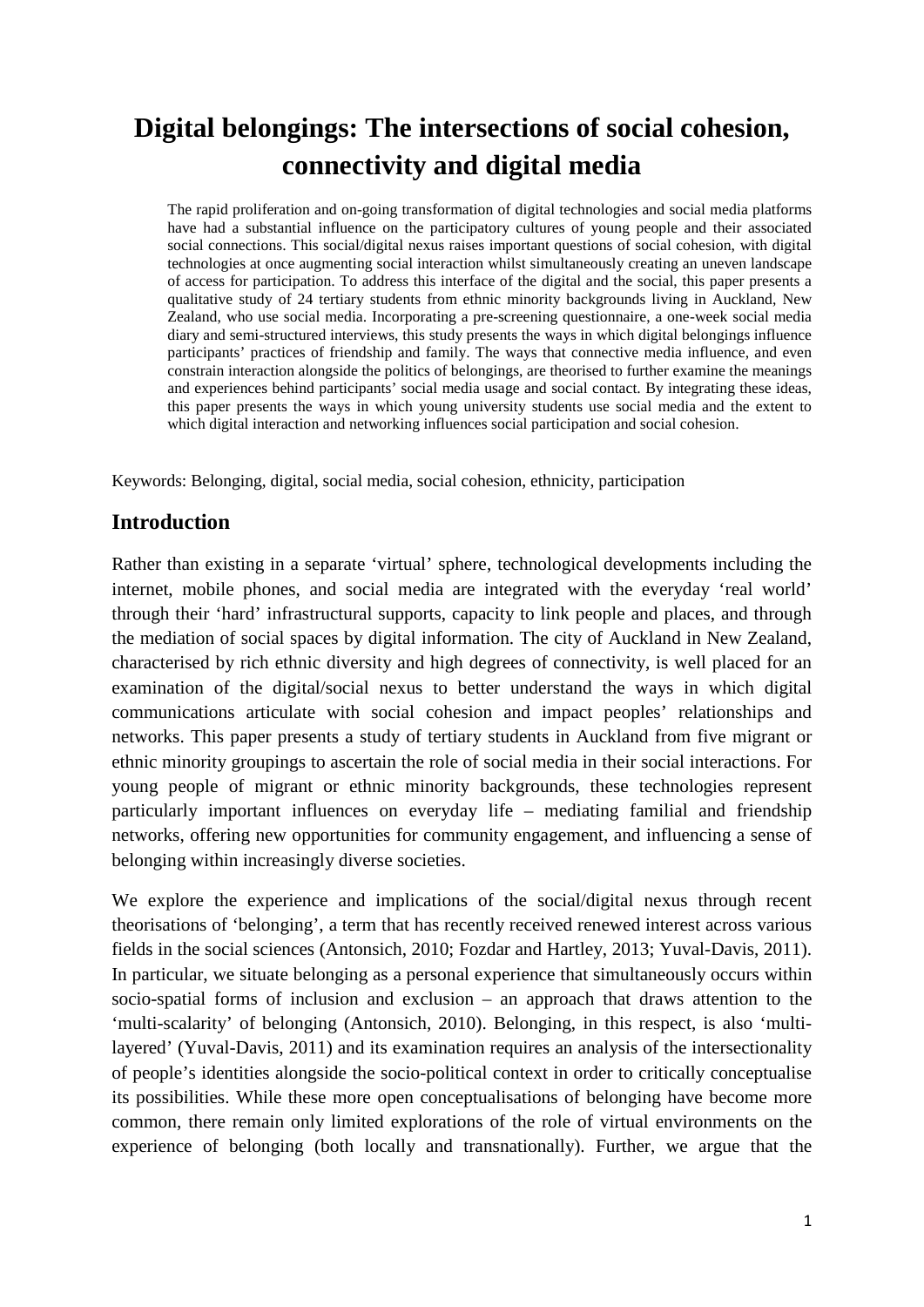influence of these digital spaces on people's sense of belonging remains relatively undertheorised, particularly as another element that contributes to an intersectional analysis.

In this paper, we foreground the concept of digital belongings to analyse the dynamic of social participation and social cohesion as it interfaces with contemporary practices of family and friendship. In doing so, we build upon a nascent (but growing) body of research that traces the use of social media by members of ethnic minority communities who are at once both 'connected/mobile and emplaced/embodied' (Alinejad, 2013: 95). This is achieved by presenting findings from a study with 24 young tertiary students from ethnic minority backgrounds in Auckland to ascertain the ways that they use social media and how this impacts on their local and transnational interactions and associated practices of family and friendship. We begin with an overview of current scholarship on social media and the politics of belonging before detailing the study design and presenting analysis of participants' engagement with family and friends through digital technologies. The conclusion suggests that digital technologies can serve to enhance belonging but, in the process, also generate new expectations and obligations that can draw young people into constrained online social networks. We end by signalling areas for future research to advance understandings of belonging in an era of increasing digitalisation.

#### *Social media, the politics of belonging and a culture of connectivity*

Social media generate multiple ways to communicate with friends and family living overseas through messages, pictures, audio and video-based content that can be maintained in both synchronous and asynchronous contexts (Siddiquee and Kagan, 2006; Wilding, 2012). The different forms of communication and connection that are assembled through social media arguably constitute key components of what Madianou and Miller (2013) describe as 'polymedia', a multiplex of co-constituted and interconnected media spaces. Platforms such as Facebook, Skype, Twitter, YouTube, Snapchat and Viber have become critical technologies of connection and belonging for a wide range of individuals and communities. These technologies are particularly powerful tools for members of migrant communities whose lives are often characterised by multi-scalar relations and attachments across multiple forms of identity. These shifting possibilities for social media communication are also associated with increased availability and often, affordability, of digital and mobile interfaces that influence the ways in which people interact with one another through social media and other communicative platforms.

People from ethnic minority and migrant backgrounds have unprecedented opportunities to use digital technologies as a way to maintain numerous transnational ties and maintain connections to family and friends overseas (Collins, 2009; Craig and Williams, 2011; Holmes and Janson, 2008; Maya-Jariego et al., 2009). While digital technologies and social media are widely represented in relation to increased connection, particularly across transnational and diasporic spaces, the proliferation of these communicative forms also raises serious questions about the ways in which migrants become involved in more localised social formations and the prospects for 'social cohesion'. Social cohesion as a concept has gained renewed currency across a range of fields, including public health, social policy, urban and ethnic studies and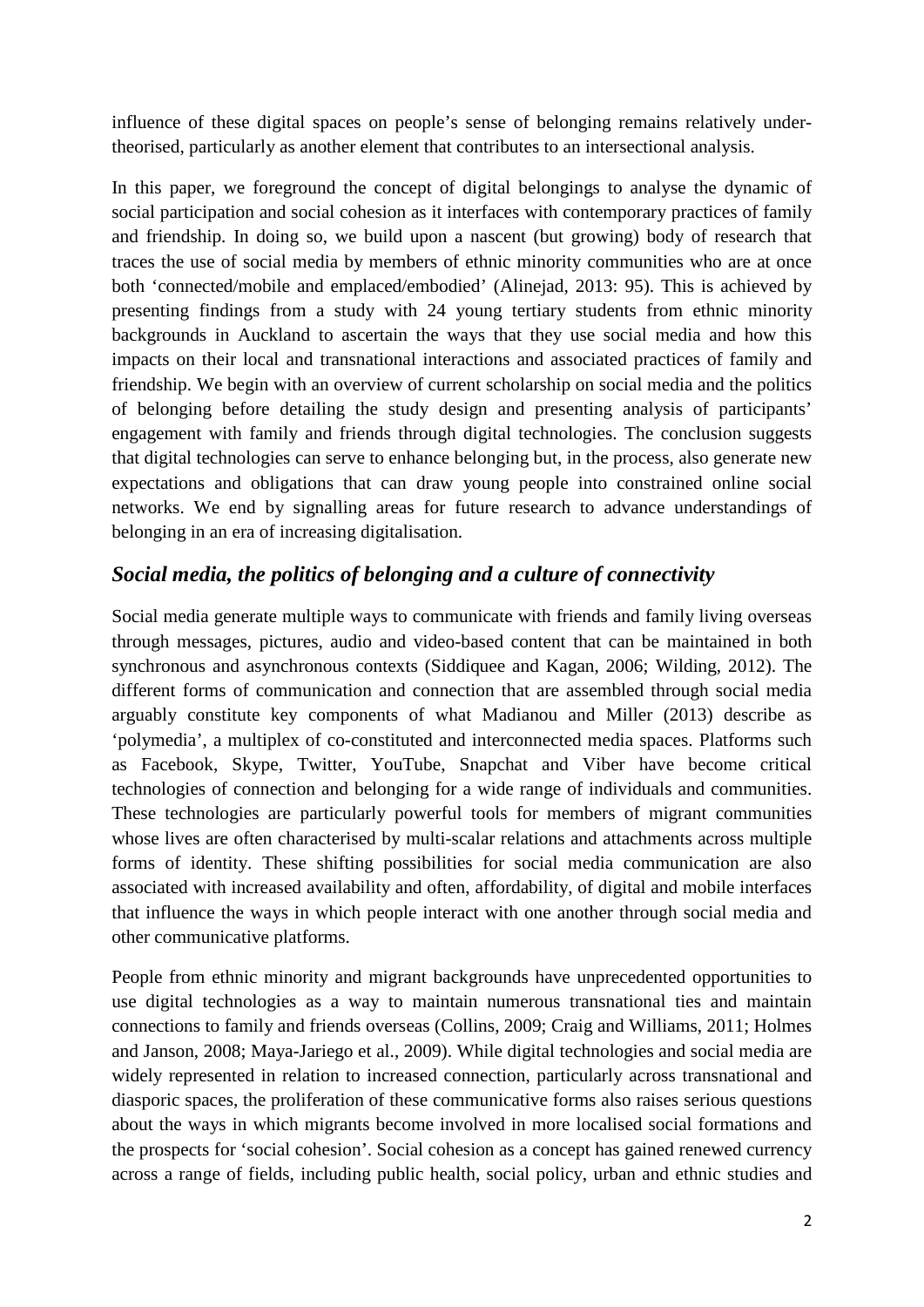economics (Chen-Edinboro et al., 2015; Ministry of Social Development, 2010; Novy et al., 2012; Wietzke, 2015). It is used almost invariably as a normative term to describe a positive state of social relations within a given locality or society to be strived for, although there are widely differing views of what it is, what it looks like and how it can be measured (Bartley, 2014; Green and Janmaat, 2011). It can include consideration of: belonging to communities or society or in feelings of attachment and identification with place; inclusion, in terms of opportunities to access labour markets, income support, community resources, education, health and housing; participation in social activities, public space, community groups and, more broadly, civic life; recognition of different identities and the valuing of diversity; and the extent of legitimacy generated through confidence in public institutions (Bartley, 2014). While certainly diffuse and wide-ranging, these different expressions of social cohesion point to the importance and value of building connections between and across the diverse individuals, communities and institutions that now characterise many societies.

Digital technologies and social media platforms offer both great potential to enhance and extend social cohesion, as well as to complicate the formation of social linkages in places in relation to those across greater distances. For instance, these tools can serve as a platform for overcoming social isolation experienced through migration both by maintaining connections with family and friends abroad but also through strengthening connections within local communities (Craig and Williams, 2011; Gifford and Wilding, 2013). Whilst digital technologies and 'connective media' platforms (Van Dijck, 2013) can help facilitate and strengthen connections within locally based communities, numerous authors note that these connections tend to be based around a shared ethnicity (Benitez, 2006; Lievrouw, 2001; Maya-Jariego et al., 2009; Wilding, 2012). In this respect, while clearly important tools for social participation, it remains unclear whether digital technologies can also help to bridge social interactions across difference (whether defined by ethnicity, religion, class, sexuality or age) and generate social formations that can be both diverse and socially cohesive.

Whilst digital communication technologies can strengthen existing social ties both locally (often within ethnic communities) and globally (through transnational/diasporic communities), there may also be negative impacts for other forms of social cohesion. Digital technologies and social media, for instance, can reproduce existing social inequalities for those whose online access is limited, thereby creating an uneven landscape of access which can be influenced by economic status, literacy and education levels, language barriers, and age (Kennan et al., 2011). And for those who do have access, time invested in engaging with virtual communities can potentially come at a cost to 'real life' proximate relationships as time, identity and emotional investment online arguably reduce prospects for developing and maintaining locally based interaction (Dekker and Engbersen, 2013; Guo et al., 2005; Lievrouw, 2001; Panagakos and Horst, 2006).

In her history of social media, Van Dijck (2013) argues that the use of social media has been transformed from 'participatory cultures' to what is now a 'culture of connectivity'. This thesis highlights the increasing omnipresence of digital platforms through the use of numerous social media applications (which Van Dijck refers to as 'connective media') and mobile technologies. The associated increasing prevalence, affordability and literacy amongst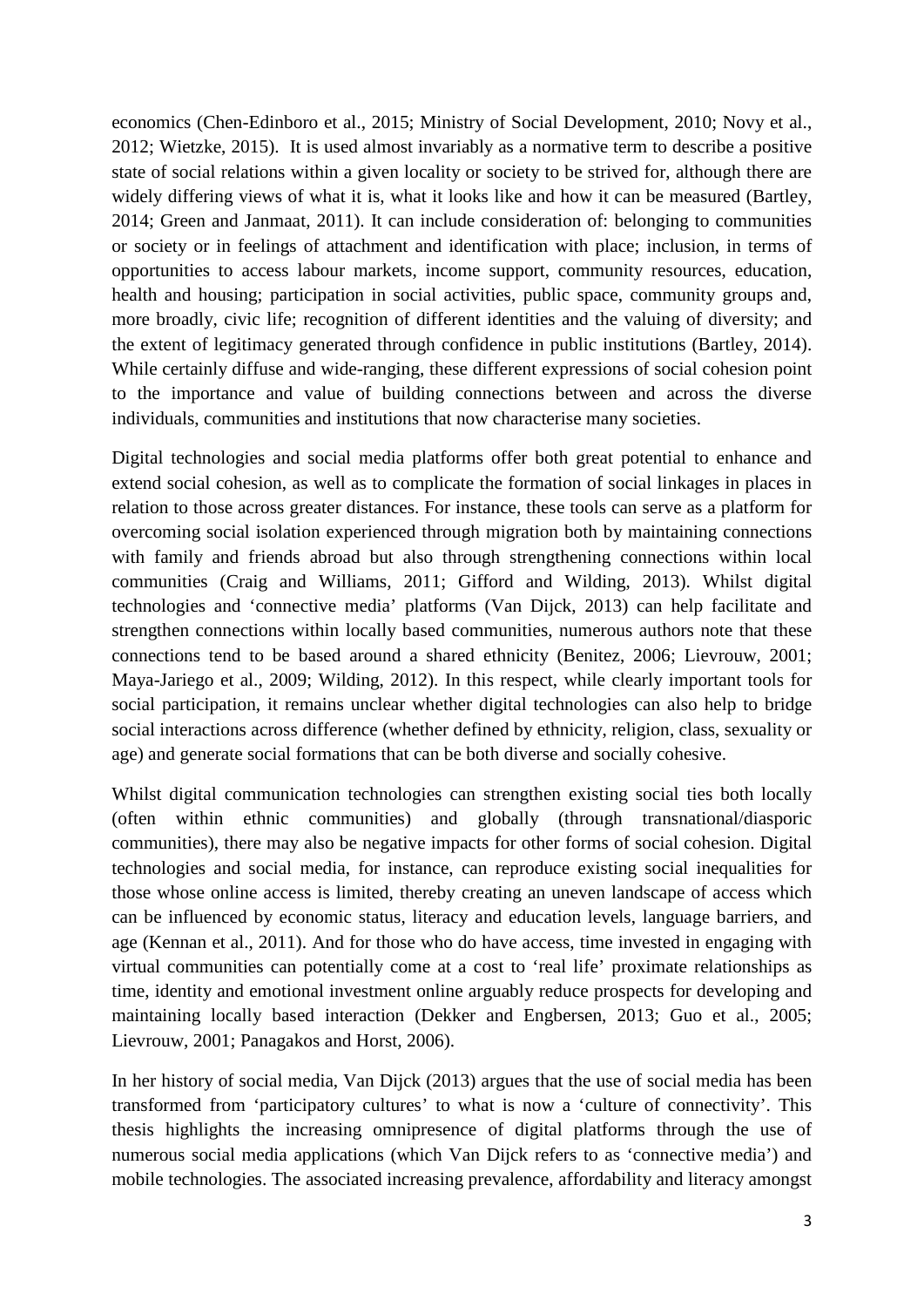digital forms of communication has produced a shift so that many societies are now characterised by a culture of connectivity, where being connected to digital media is interwoven in the everyday fabric of sociality. Younger people – sometimes referred to as 'digital natives' – have come to accept online platforms as natural and given conditions for social interaction (Van Dijck, 2013). The result of this shift, she argues, is that it has fundamentally altered the nature of our social connections, creations and interactions – not least because it has enabled corporate platform developers to 'commoditize' the interactions and relationships of human connectedness (Van Dijck, 2013: 16). A second aspect of this culture of connectivity is that it derives continuous and increasing pressure, from our social networks and the digital technologies themselves, to gain and expand power/influence. The outcome of such developments is that there has been a resetting and unsettling of boundaries (cultural, social, political and personal) between private, corporate and public domains. These resettled and unsettled boundaries also have the potential to influence the ways in which individuals from migrant backgrounds practise friendship and family within both local and transnational contexts – potentially impacting, both positively and negatively, on their belonging.

Viewed in these terms, social media clearly have significant implications for the ways in which belonging is both experienced and expressed in everyday life. 'Belonging', as Yuval-Davis (2011: 10) notes, often relates to conceptions of 'home', not home as a fixed entity but rather 'feeling at home', what might be understood as an ongoing project of establishing familiarity, security and connectedness. Critically, she argues that the belonging becomes political when a person's sense of belonging becomes threatened in some way. Social media, in this sense, can be read as both a generative and disruptive force in relation to belonging. The above-mentioned re/unsettled boundaries, alongside the very real costs of 'opting out' of social networks articulated through digital platforms, highlights that there is a growing need to consider the ways in which belonging can be inculcated and also threatened through engagement with social media. As Van Dijck (2013: 173) notes, '[f]or many of the plugged in, opting out is not an option: it would mean opting out of sociality altogether, since online activities are completely intertwined with offline social life'.

Access to digital spaces, then, raises critical questions about the potential for social participation and belonging. Moreover, the unevenness of access that people have to forms of digital interaction needs to be recognised as both materially and socially generated. The concept of the 'digital divide' within the culture of connectivity raises the problem of inequality of access in a society where digital communication technologies are being increasingly incorporated (though unevenly) into everyday lives. Access to digital interaction clearly cuts across a number of factors: age, socio-economic status, gender, geographic location, education levels, religion, ethnicity, digital literacy and language can all act as barriers to accessing digital communication (Alampay, 2006; Charmarkeh, 2013; Dekker and Engbersen, 2013). At the same time, examining the social/digital nexus also demands that we recognise the uneven ways in which sociality unfolds in digital spaces – the practices of inclusion and exclusion that pervade online practices, and ways in which questions of identity, culture, and community influence with whom, when and how we interact online.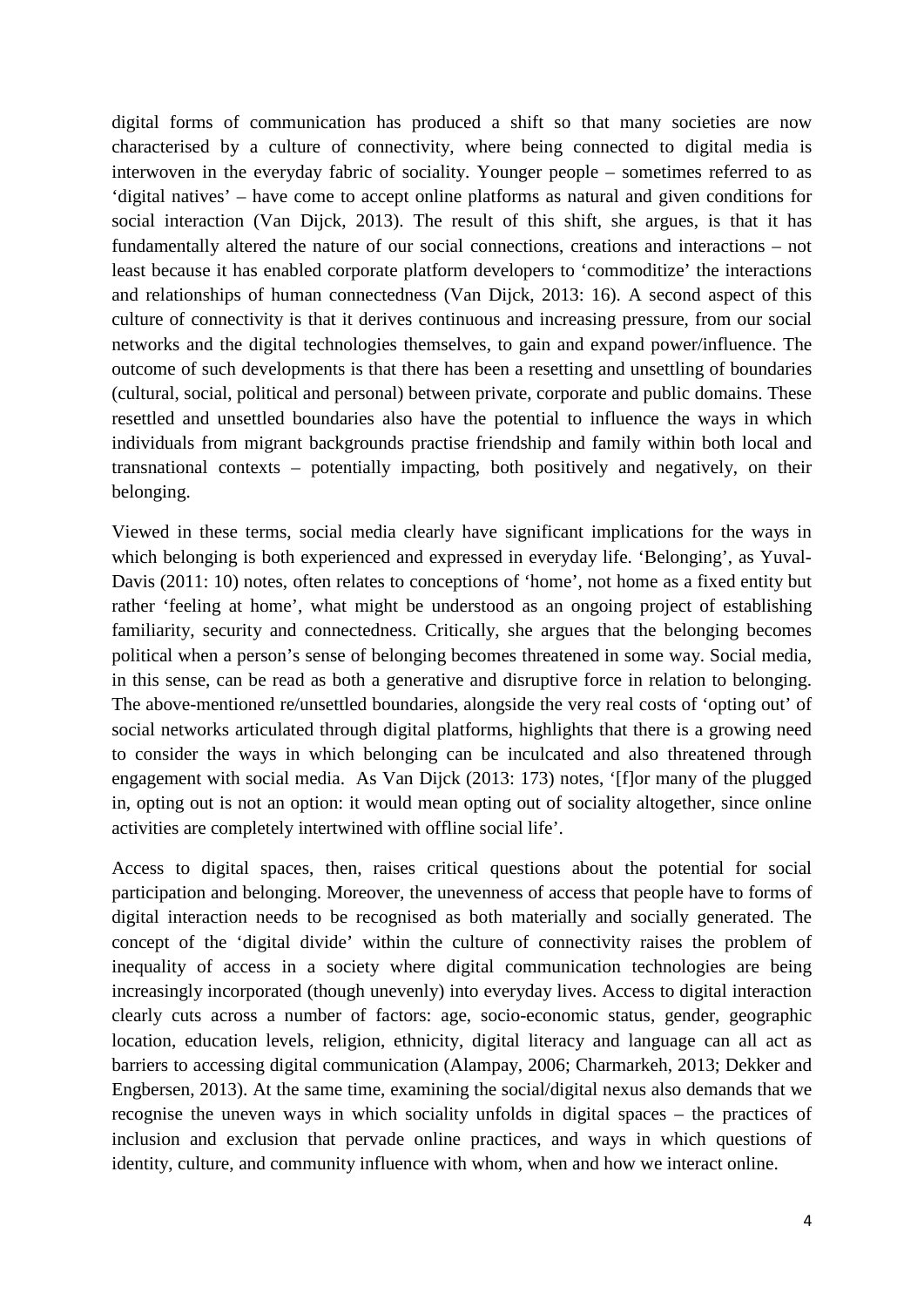In the New Zealand context, successive governments have explicitly linked digital inclusion and social cohesion since the early 2000s, and the 2010 Social Report from the Ministry of Social Development (MSD) included home access to the internet as one indicator of social connectedness (MSD, 2010). The *level* of access, however, is far from uniform. Discussions of the digital divide tend to address access as a binary in terms of access/no access (Selwyn, 2004). Those without internet access at home are still able to connect online, of course. Mobile technologies, smartphones, laptops and other handheld devices all offer mobile access – though mobile internet access remains expensive in New Zealand (Williams, 2014). Other opportunities to participate via social media are offered by access to free Wi-Fi, found sporadically in some shops, cafes and fast-food restaurants around the city, and – most consistently – in institutional settings such as public libraries and educational environments. People reliant on these sorts of connections are likely to have a more limited and spatially honed engagement with digital technologies than a person who may have access at home, at the work place and on a mobile phone in between these places (Selwyn, 2004). For those households without access to the internet and with school-aged children, the disadvantages can be steeply accumulative, as the speed with which technological innovations are introduced means that 'late adopters are forever behind, while the early adopters surge ahead, apparently increasing their lead' (Williams, 2014: 81).

The impacts of such a culture of connectivity highlight important considerations as to how social media and transnational networks might impact tertiary students from ethnic minority backgrounds and those with whom they interact. For these, often digitally connected, young people there is a need to examine how digital belongings interface with ethnicity, migration, transnational networks and social participation. We focus in particular in this paper on the role of digital media in social cohesion. Does the increased use of digital technologies enhance social cohesion by providing a greater sense of connection and belonging that encourages people to interact in meaningful ways across difference? Or does it threaten these opportunities by providing avenues for social interactions within communities or across transnational spaces at the *expense of* participation and engagement with diverse local settings and activities? Or does it perform a combination of both? While we cannot claim to provide a conclusive answer to these larger questions within this exploratory study, our paper does provide an important empirical and theoretical foundation to extend these debates by exploring how young, tertiary students from ethnic minority and migrant backgrounds are using social media and what that means for their sense of belonging and how they socially engage and (re)connect with their networks, both proximate and distant.

#### **Study design**

Our paper draws on research exploring the use and implications of social media in the lives of tertiary students in Auckland. We recruited 24 tertiary students to participate in three discrete activities to ascertain how they were using social media in their daily lives. Participants were recruited via online postings in courses at the University of Auckland. Participant selection criteria were that they needed to use social media most days, were aged 18–25 and had New Zealand permanent residency or citizenship. We specified the latter as a requirement to avoid recruiting international students who would be less likely to have direct connections and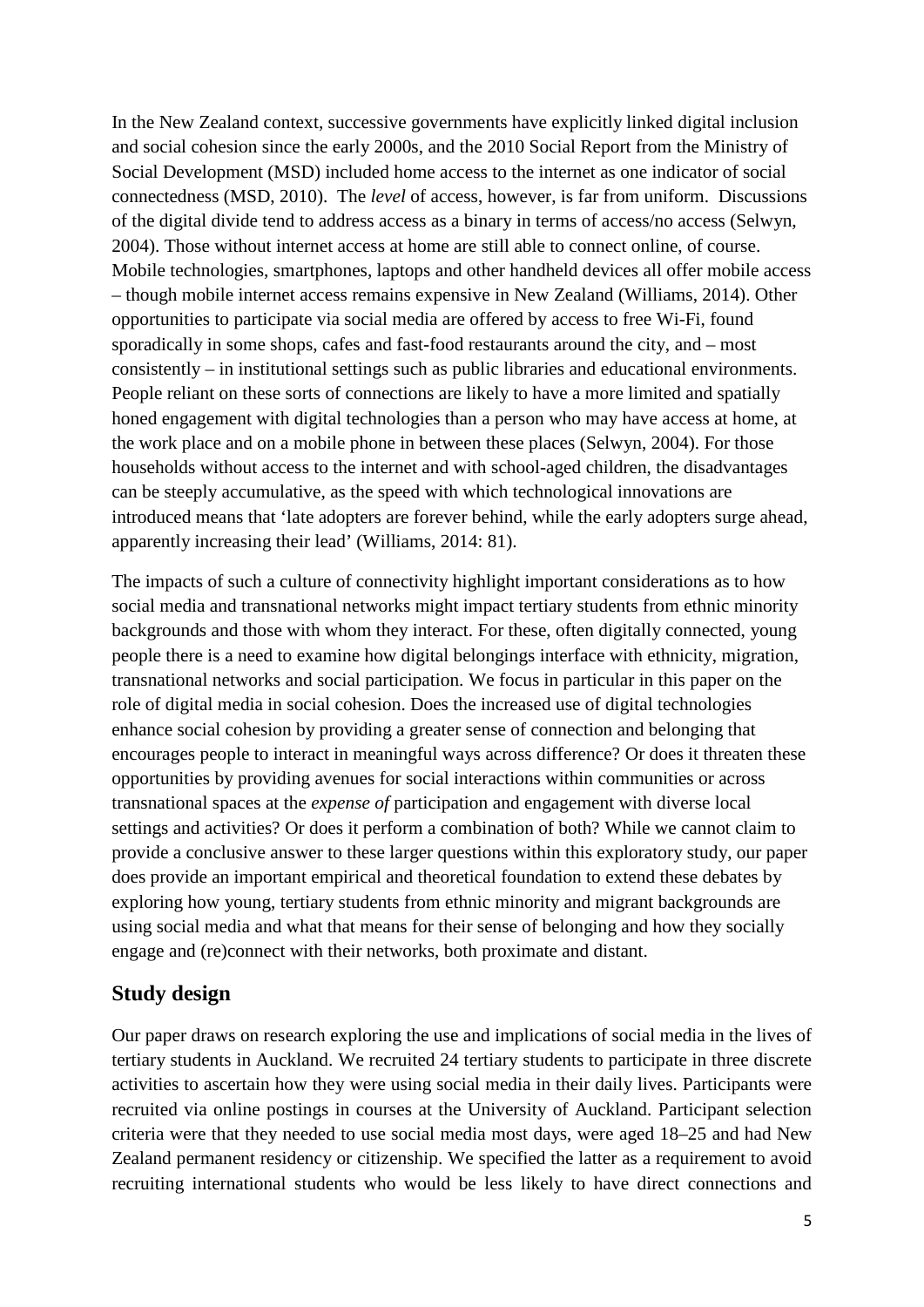social relationships to a local New Zealand context (Collins, 2010). All participants had to identify from at least one of the following minority ethnic groupings: Chinese (*n*=9), Indian (*n*=6), Samoan (*n*=4), Korean (*n*=3), or Afghan (*n*=2).

Once participants were recruited, they first completed an online questionnaire that ascertained their *perceived* use of social media and who their social networks comprised. They then completed a one-week social media diary, filled out online, which captured how they were *actually* using social media and who they were engaging with. For these diaries, participants reported daily on who they were interacting with (friends, family), which online platforms they were using (Facebook, Viber, Snapchat, etc) and for how long and for what purposes (lurking, direct communication, uploading content, etc). We did not ask participants in the social media diaries to note the ethnicity of those with whom they were interacting though we did follow up on this question in the semi-structured interviews. We then collated this information and conducted the semi-structured interviews within three weeks of their completing these online diaries to ascertain the deeper meanings and perspectives behind each participant's activities and those with whom they were interacting. The interviews were analysed through a process of initial and focussed coding and the focussed codes were used in NVivo to examine the main themes that emerged from the data (Bazeley and Jackson, 2013).

Whilst this study included participants from five different ethnic groupings, there was not enough of a distinction between them to establish different ways of using social media as defined through ethnicity, religion or gender. The main ethnic specific observations that arose were that Samoans spoke of financial constraints more than others. This group may also be a very different migrant population than the Chinese, Indian and Korean participants who, because of New Zealand's immigration policy settings, were more likely to have come from households with levels of education higher than the national average, and possibly more human and financial capital resources. There were also ethnic specific applications, where Koreans used Kakao Chat and Chinese participants used Weibo which are dominant platforms from their ancestral countries of origin. While they usefully draw attention to the different infrastructures of connecting across distance and through transnational networks, they did not, in themselves, reveal differences in the practice of family and friendship, perhaps because of the growing technical similarities between these different nationalspecific social media platforms. The participants presented below are young people navigating complex social worlds. Whilst we are limited in being able to make claims on the impact of digital belongings on forms of identification such as ethnicity, we are careful to also assert that an overemphasis on cultural/ethnic difference may not reflect the complexities of their own identities and belonging(s). The data from our study suggests this latter point but again we acknowledge the limitations of this exploratory study with a small and diverse group of tertiary students and signal future research that could better address such intersections.

#### *Participants' practices of friendship and family*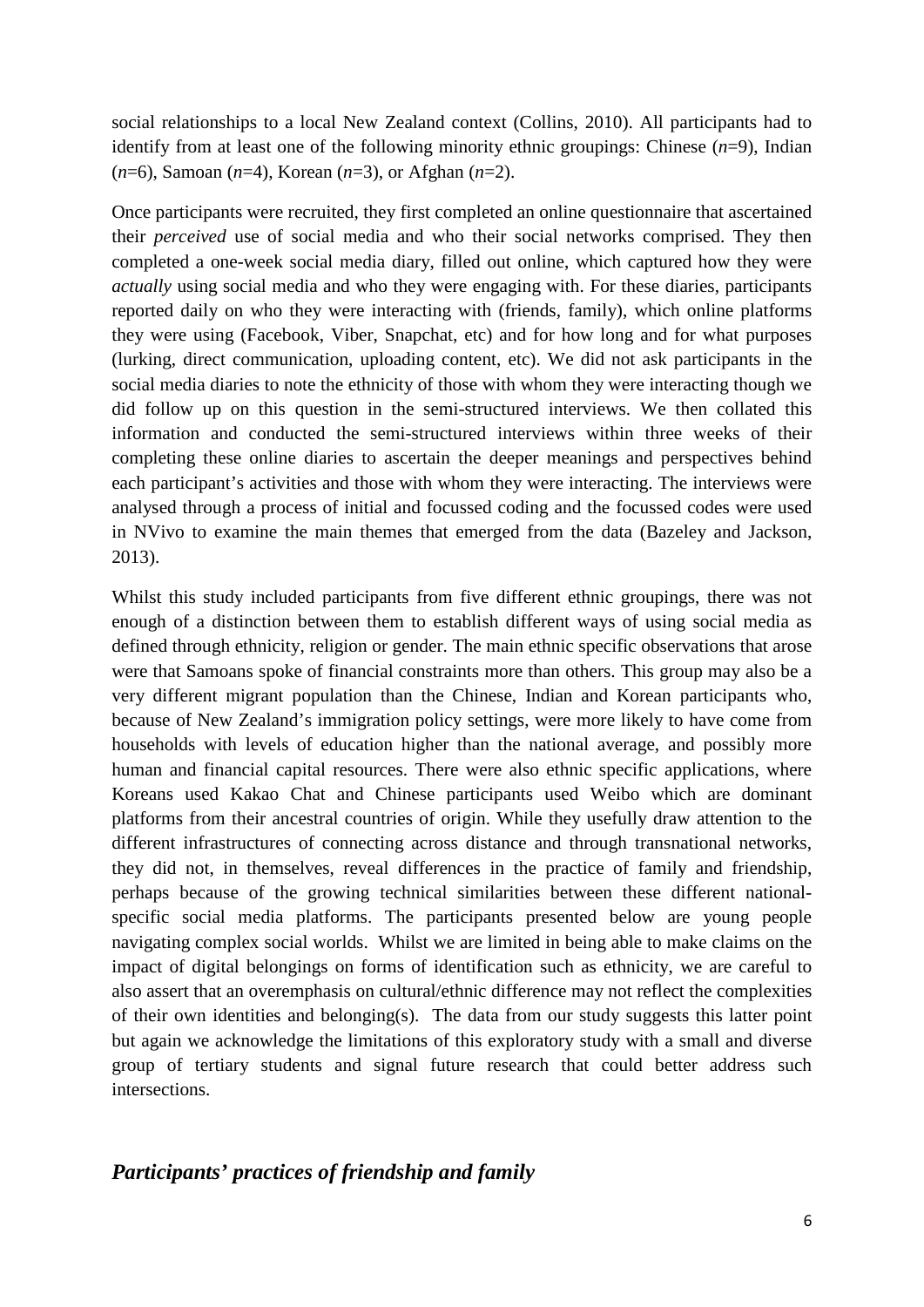The material we discuss below relates to two key dimensions of how social media is influencing the ways in which participants practised family and friendship. The first relates to the different forms of 'intimacies' that particular digital platforms provide and how this impacts on the ways that participants practise family and friendship. The second theme returns to the culture of connectivity thesis to examine the ways that engaging with the digital environment for their social interactions can be viewed both as a choice and a constraint.

#### *Digital intimacies and social networks*

This study found that digital technologies/platforms are shifting the ways in which migrant tertiary students practise family and friendship. In numerous instances, participants emphasised that the digital environment augmented their physical relationships with people and made possible relationships that were constrained by geographical distance.

I use social media like it's my life [laughs]. I use it to text, I use it to call, I use it to video message. I use it to send photos and videos. I pretty much use it for everything. [...] If I didn't have Viber I wouldn't keep in contact with them [overseas family and friends]…. I think our relationship is purely based on whether or not you're online. (P3, Female, Samoan/Indian)

As this participant explains, digital technologies like Viber serve as an active infrastructure for maintaining family and friendship relationships across distances. Indeed, the claim that relationships are 'purely based' on online interactions reminds us of the potential power of digital technologies to generate sociality and arguably also belonging within transnational communities. Other participants went further, suggesting that the digital environment was preferable even when face-to-face interactions were possible:

When I'm talking to people in person, usually the topics are like less... deep I think. But when you're talking on line it's more whatever you want to talk about and you just talk about it. So I think the more meaningful conversations I've had, most of them have been on line. (P2, Male, Chinese)

Articulations of this kind, which were not universal amongst our participants, do point to the ways in which digital technologies have become normalised within everyday life, particularly for some young people. Participants such as this not only find utility in online interaction but indeed enhanced feelings of meaning and attachment and, strikingly, the capacity to be and act in ways that are more reflective of individual desires. For young people inhabiting societal positions as ethnic, cultural and linguistic minorities, these affective capacities of digital interaction are perhaps unsurprising given the ways in which the terms of one's social interactions can be self-selected in ways that are not always possible beyond digital spaces.

It is important to acknowledge that, by contrast, other participants noted a preference for face-to-face interactions as well. Whilst there was not overall agreement about the role of social media for their most meaningful interactions, the different intimacies that specific platforms provided (audio, visual, a/synchronous communication, pictorial) influenced the ways in which participants engaged with family and friends living proximate and distant.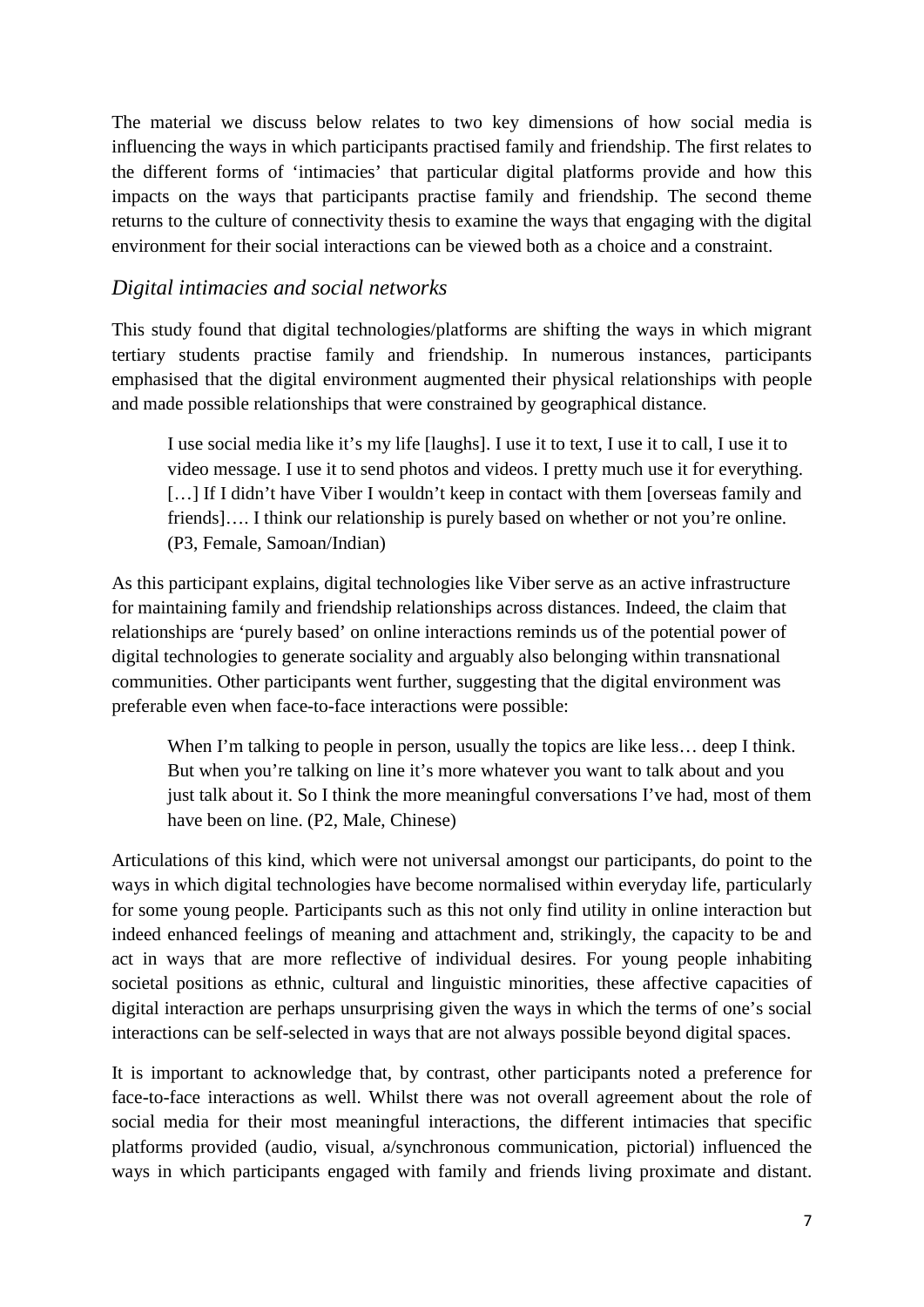Thus, Skype, Viber, Snapchat and Facebook had different uses for participants' varied social networks. These particular intimacies also suggest that, for many participants, the use of social media is shifting the ways in which migrant tertiary students engage with family, particularly with members who live overseas:

I use it to communicate with family, even family that I haven't met yet, I talk to them, I've seen them, like Skype, but I haven't met them in person. I would find it extremely difficult if I didn't have social media to be living away from my parents. If we didn't have social media and all I had was the telephone and writing letters, I don't think I would live away from them, to be honest and so it's a huge, huge factor*.* (P12, Female, Indian)

In this account, then, Skype actually serves as the only basis of relationships with some family members but also clearly as a facilitative tool for more 'distanciated' family networks and lives. This is particularly the case for synchronous audio-visual technologies like Skype and FaceTime that can generate feelings of proximity despite geographical distance. Indeed, as other participants suggested:

I think it makes it feel more personal and like they're in the room talking with you. (P4, Female, Malaysian Chinese)

I think video call makes it more intimate because you can see their faces and reactions and stuff*.* (P1, Male, Chinese)

Beyond these particularly vivid accounts, most participants reported using social media as an important (if not necessarily critical) element in the maintenance of transnational family relationships. Many connected more intensively with absent parents or siblings, while their contact with other relatives was less frequent, but often timely and highly meaningful.

I Skype with my relatives once every few months. It's very infrequent but the last time we Skyped I was going on about how [studying] law is so hard, and I probably won't get into [the Law programme] and then my Grandma was just, she just gave me so much encouragement. It just really helped. She was even like 'oh, I can even send over money to fund your studies'. I dunno it just really pushed me, I was like have to do this, if not for me then at least for them [grandparents]. I've only met them in real life twice. So having that 'face to face' is very good. (P23, Female, Chinese)

Such examples demonstrate the ways in which family can be enacted across distances and through less proximate forms of interaction and communication. Migration scholars have long explored these topics through work on transnational families and the emotional and filial ties involved in maintaining relationships through migration (Collins, 2009; Parreñas, 2005). What is critical, as this example demonstrates, is not just access to online technologies but also the active work of 'doing' family in ways that can generate similar affects in relationship networks that can substantiate roles as grandparents, parents, siblings or other relatives.

Participants' use of social media in terms of friendship networks tended to operate in quite different ways: less as a transnational technology and more as a means to augmenting local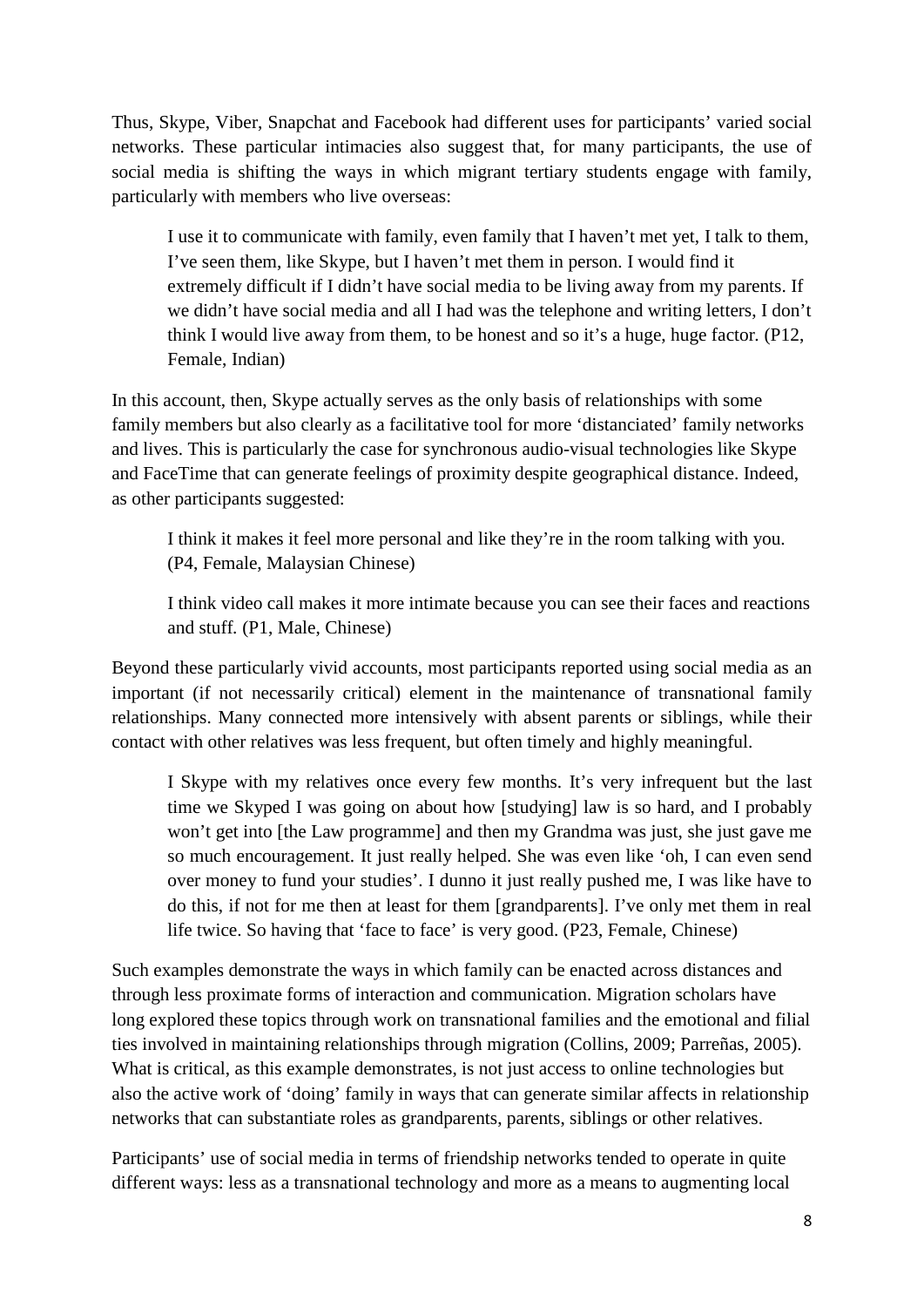lives. When it came to friends, for example, social media was often used as a way of vetting others where other online friends would do 'detective' work on a person to see if they could be included within their associated networks. In this sense, the ways in which people presented themselves on social media platforms provided a self-conscious means for others to understand them; digital technologies were viewed as a mechanism for interrogating the Goffmanesque 'presentation of the self' in more intricate detail.

I know it sounds really weird but in this day and age how you present yourself on social media says a lot about who you are […] Facebook profile pictures, Instagram accounts. . . . It's how you kind of, your profile picture, your description, activities you do, 'likes' you do. People can go through it and be like 'oh, she seems pretty cool, maybe I'll add her, maybe I'll like her'. If you are about to meet someone, before you just genuinely meet them and have that interaction, they kind of stalk your page and kind of get to know a bit about you before you meet them so it's changed a lot on how you socialise. (P12, Female, Indian)

Viewed from this perspective, digital technologies provide both an avenue for connecting with others but then also demand certain kinds of performances of self in order to establish and maintain relationship networks. Within such spaces a careful cultivation of self is demanded, where even the seemingly innocuous 'likes' one does on Facebook can be understood as performances that will be judged in varying terms by current or potential future contacts. A number of participants went further to describe a critical awareness that, in their online social networking, they could be engaging with profiles and statuses that were selfconsciously created for others' consumption.

And I think another thing about it, there's always the talk about how it affects people's self-confidence and stuff like that because everybody posts the best things about themselves or Photo-shopped images and I think there was a big thing about how people get really depressed when they see everybody is having a great life on Facebook especially, because people don't really post sad things about themselves on Facebook and they'll always be like 'eating out', 'hanging out with friends', 'going on a road trip' and it sort of shapes people's perception of things as well. (P24, Female, Chinese)

Others, however, either directly noted or through an examination of the ways in which they practise family and friendship, showed the emergence and destabilisation of these networks. For example, one participant disclosed experiencing a greater freedom to express their sexuality since coming to Auckland – illegal in their home country. As such, the participant uses various social network sites to maintain overseas relationships with family and old school friends on the one hand, and is also able to pursue new friendships through dating apps and involvement with a gay and lesbian choral group, members of whom are now also Facebook friends. In this context, migration and distance have generated scope for more engaging ways of interacting with others: 'I guess I've been more interactive since I came here... It's easy to talk to people when you don't have to think up lies all the time.' In general, participants emphasised that the digital environment augmented their existing social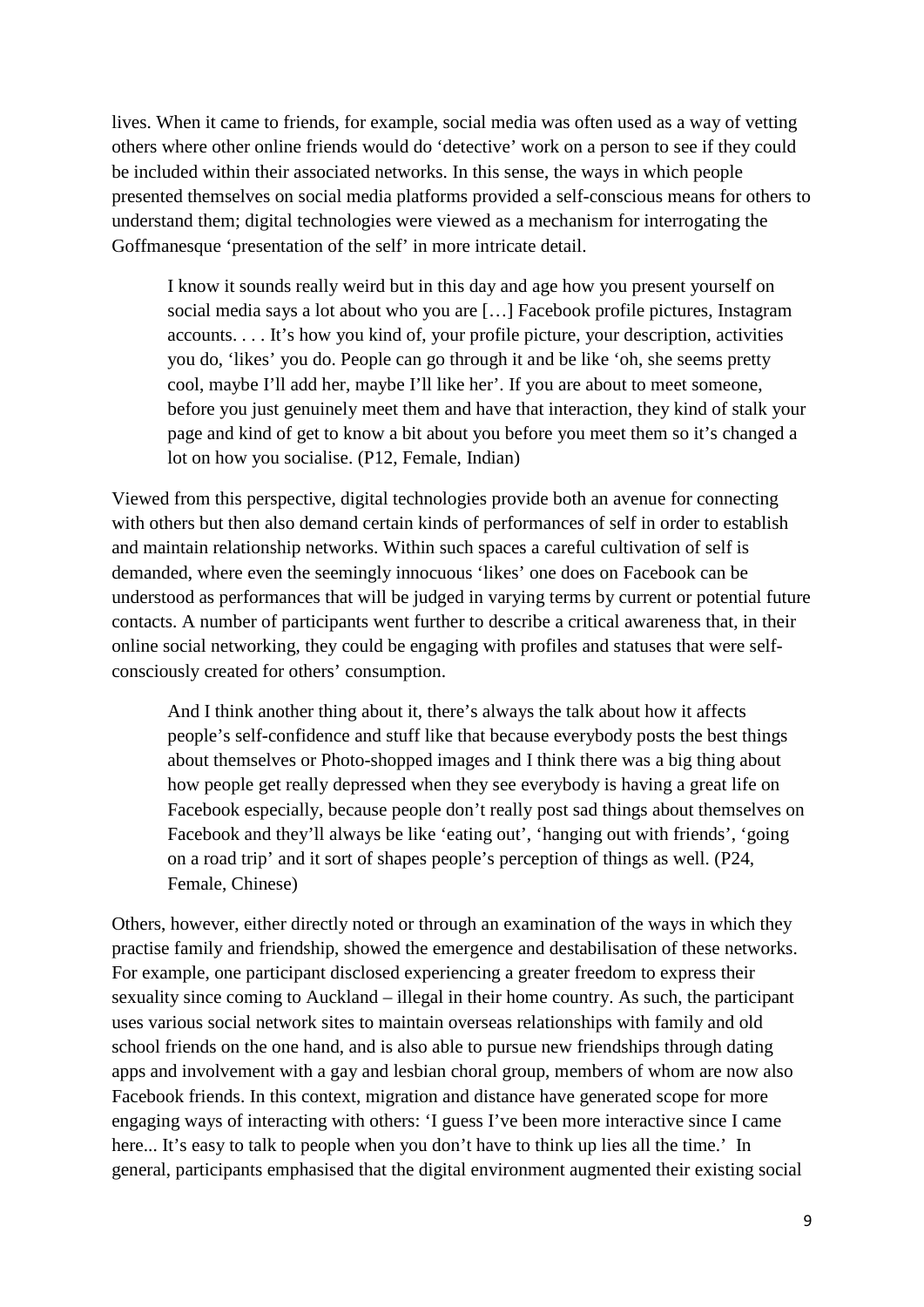relationships, helped to maintain relationships with those geographically distant, and made new relationships possible.

What was also clear was that social media impacted upon the frequency of contact in the sense that it often made transnational overseas interactions more common and meaningful, and for some participants, local practices of friendship and family shifted to online environments. As one participant noted, using social media generated a sense of belonging that allowed them to integrate their less mobile life as a student with a wider array of daily activities and social possibilities:

I think [social media] plays a huge part in my sense of belonging because it allows me to connect to people that I want to connect to and because I'm a student I'm in one spot for the whole day. I'm either at my desk the whole day, whether that be at home or a desk at uni. So for me to be able to chat to my friends whilst I'm in that isolated location, it brings me a lot of happiness and that I'm not alone*.* (P6, Female, Korean)

What this excerpt demonstrates, as indeed do many of those discussed above, is the ways in which the digital has become a taken-for-granted part of daily life for many young people like those in our study. Digital technologies actively contribute to the scope and quality of everyday life for these participants, playing a part in individuals' 'sense of belonging', generating 'happiness' and feelings of interconnection. Yet, as these accounts also suggest, the digital is not an open platform of connectivity but rather one that works through particular relationships, enhancing feelings of connection with some social networks while also demanding an ongoing performance of self in digital encounters and sometimes the demarcation of reinforcement of social difference. As we address in the next section, these uneven contours of digital socialities also articulate through a nexus of choice and constraint that has been generated by this very normalisation of social media and other digital technologies.

#### *Choice and constraint: The normalisation of platformed sociality*

The accounts presented above would seem to be demonstrative of the transition outlined by Van Dijck (2013) and Castells (2010) that many social groups are moving from networked communication to a 'platformed sociality'. As these scholars argue, this transition is marked by new ways of generating inclusion and exclusion and, in particular, where the opportunity to practise the social is dictated largely by engagement with specific digital platforms that are interwoven into people's social interactions. For participants in this research, this was most starkly evident in the relatively widespread recognition that many of their relationships relied on access and the ability to negotiate social media:

Yeah, if I didn't have social media I wouldn't know that many people. I would just be – my friends list would be more narrowed down to just a few people who I know. Once you use they introduce you to different people; you find out about them and sometimes then end up being your social media and so many times your friends are friends with someone through Facebook friends. (P13, Female, Afghan/Indian/Pakistani)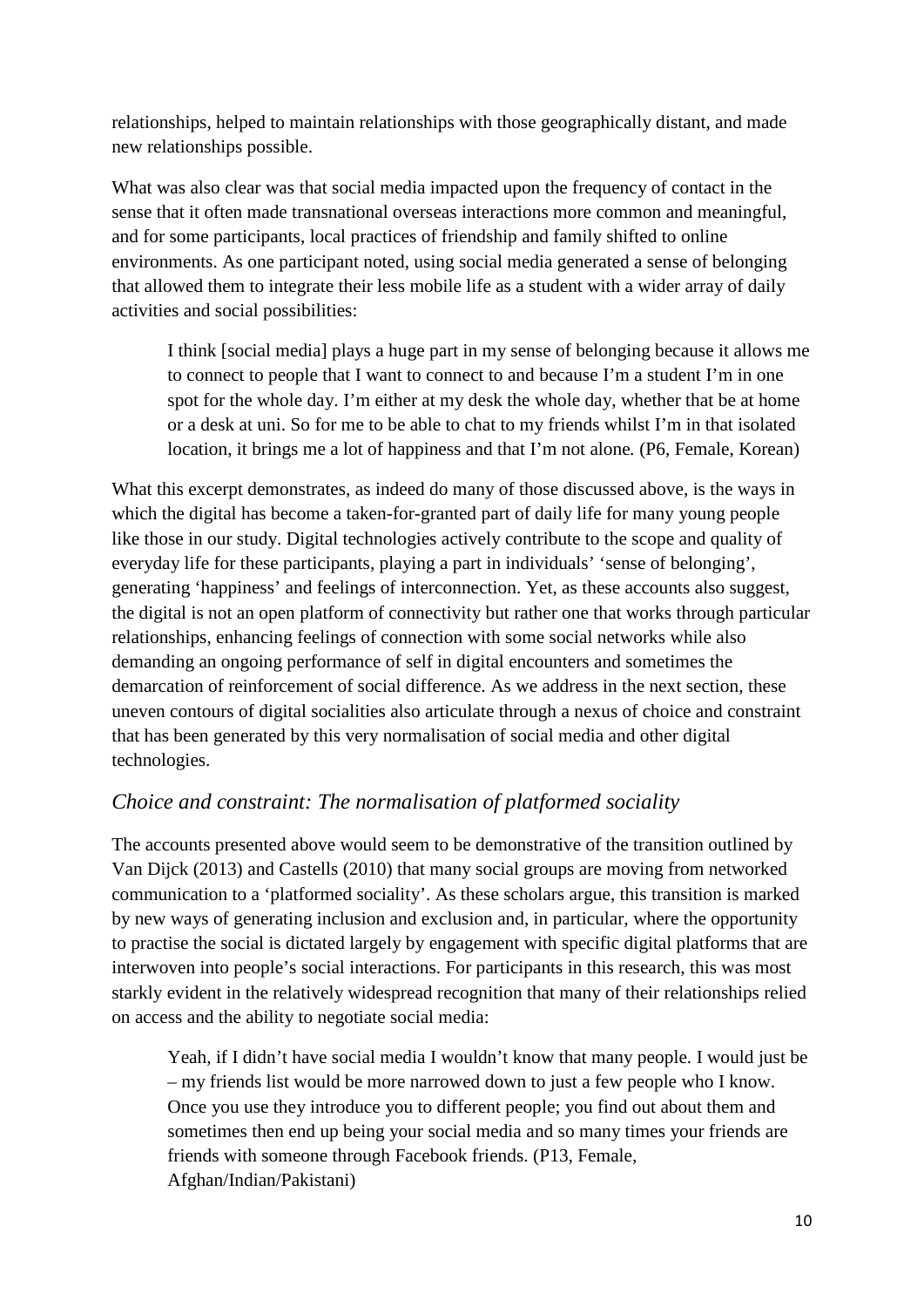As this individual outlines, social media are not only important for keeping in contact with extant friends and family but also for growing relationships through these networks. To be excluded from these networks then is also to be excluded from their evolution over time and the kinds of sociality that is generated and enacted therein. Perhaps equally striking in this case is the way that the participant has internalised the social media logic of friendship – 'my friends list' – into wider articulations of relationship networks.

Many participants spoke of their social media use and that of their networks as an 'addiction'. Another spoke of the use of multiple social media platforms as something like a 'religion'. The outcome of completing the pre-screening questionnaire and the weekly diaries was that, whilst most participants demonstrated an awareness of what platforms they were using and who they were communicating with, the largest discrepancy between participants' perceived and actual use of social media was the time they committed to it. For some participants, they noted that they were 'available' on social media 24 hours a day provided they had connectivity, most often defined as access to Wi-Fi.

On Facebook it's really often [going online], every ten minutes. You just scroll down 'like', 'like'. Kakao Talk, I actually go on to look who's sent me messages and I reply all at once so I don't have to keep checking but I check anyways … like I just look at it and then I reply at once, everyone's thing at once. Things like Snapchat, when it comes I check it straight away. Instagram, I check it every ten minutes [laughs] and go down and like things. (P8, Female, Korean)

For others, participation in a research project exploring their social media use also provided opportunities for reflection on the time they were investing in social media and the potentially negative implications of this for themselves or their contacts. They were surprised, in completing the diary, by the amount of time that they are actively participating on these sites and the practices of 'lurking', continuously posting content and responding to others that they became aware of through the research process.

I'm really glad that I participated in this survey because it was a real eye-opener. . . . Yeah, to how much time I waste, how much time I actually use online. . . . There comes a point where you just need to say 'look, what is actually important, what do I need to focus on, what are my priorities?' And that's why I stopped, why I'm not on social media. After doing the online diary. Even when I was doing the online diary I was just like okay, I'm not going to be on Instagram today but I'll use it tomorrow. Kind of alternating 'cos I didn't want to be – even in lectures it's so bad, I would be in lectures and I wouldn't get anything my lecturer was saying because I'm just constantly flicking through Instagram, liking pictures or texting my friends on Viber. (P3, Female, Samoan/Indian)

In their responses to a question about their online availability, many participants indicated that they exercised a conscious choice over whether to engage or not, while for some there was rarely a time when they consciously made themselves *un*available.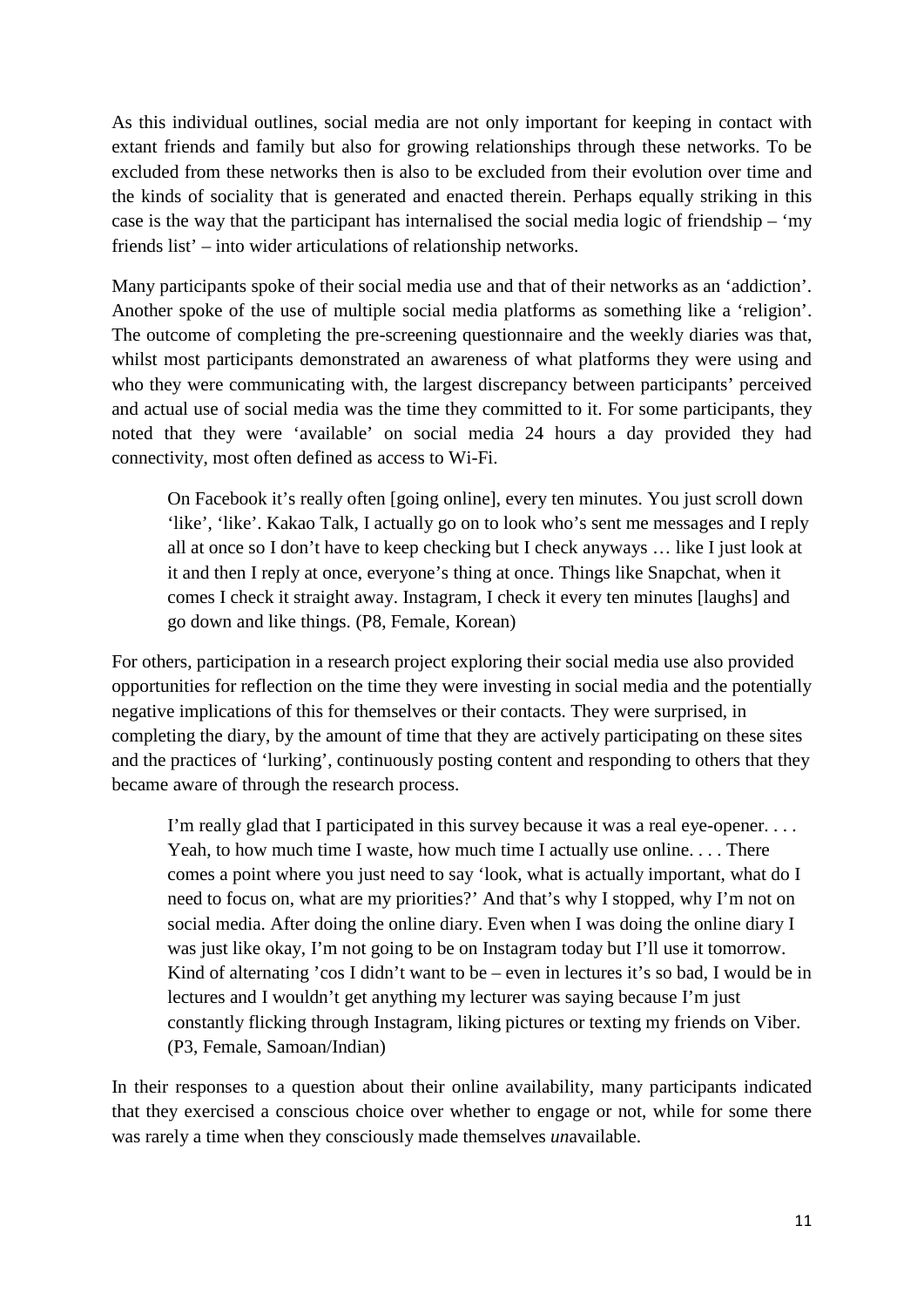I'm usually connected to the Internet 24/7 so it's quite easy [for people to contact me]and sometimes I panic if I'm not connected to the Internet 'cos they can't tell if I'm online or not through WeChat*.* (P24, Female, Chinese)

In addition to demonstrating the pervasiveness of these technologies in young people's lives, these excerpts also point to the ways in which participants, regardless of whether they embrace or seek to manage this pervasiveness, feel social pressure to conform. The excerpts above indicate the ways in which social networks can make individuals engage more actively than they feel inclined or able to do. Many participants noted that opting out of social media was difficult or potentially at the expense of being able to *be* 'social'. One participant, who decided to quit social media for three weeks following the completion of the weekly diary, noted the ways in which she was pressured to re-engage and was even ostracised. This pressure began within the first few hours after she disengaged from these platforms. Digital technology, it would seem, has become so intertwined as a platform for sociality that participation, along with the associated rules of playing the game, replicating the self and contributing content, have become a requirement for participation and a sense of belonging within certain social networks.

Overall, the participant quotes highlight that the ways in which participants engage with their friendship and family networks are shifting, sometimes in profound ways, through digitally mediated interaction. As these different social media platforms negotiate distance in ways that provide a number of different 'intimacies', it follows that these forms of social engagement raise new questions about social cohesion and connection to local places.

### **Discussion and conclusion: Implications of digital belongings for social cohesion and place**

Returning to Alinejad's (2013) notion of people who are 'connected/mobile and emplaced/embodied', it is evident from this study that digital interaction enhances/reinforces both sides of this equation. As described above, most participants used social media connectivity to maintain and augment relationships across geographically dispersed family networks. At the same time, local relationships were created or intensified through using various social media platforms to supplement (and times displace) face-to-face contact. The ways in which social media inform the participants' daily interactions generally align with Van Dijck's (2013) thesis, suggesting a transition from participatory culture to a culture of connectivity, whereby the use of social media has been normalised as an essential means to engage socially. Because these digital platforms have become interwoven into the ways that many participants engage in the practice of the social, only a few participants critically examined their use of social media and what that might mean for their face-to-face interactions. For some, the use of social media reinforced existing networks but relationships may have migrated from face-to-face to an online interaction. As migrants, or the children of migrants, the participants in this study all had experiences of maintaining meaningful transnational relationships, and the range of connective media platforms enabled forms of connectedness that would otherwise be impossible. Engagement with social media has also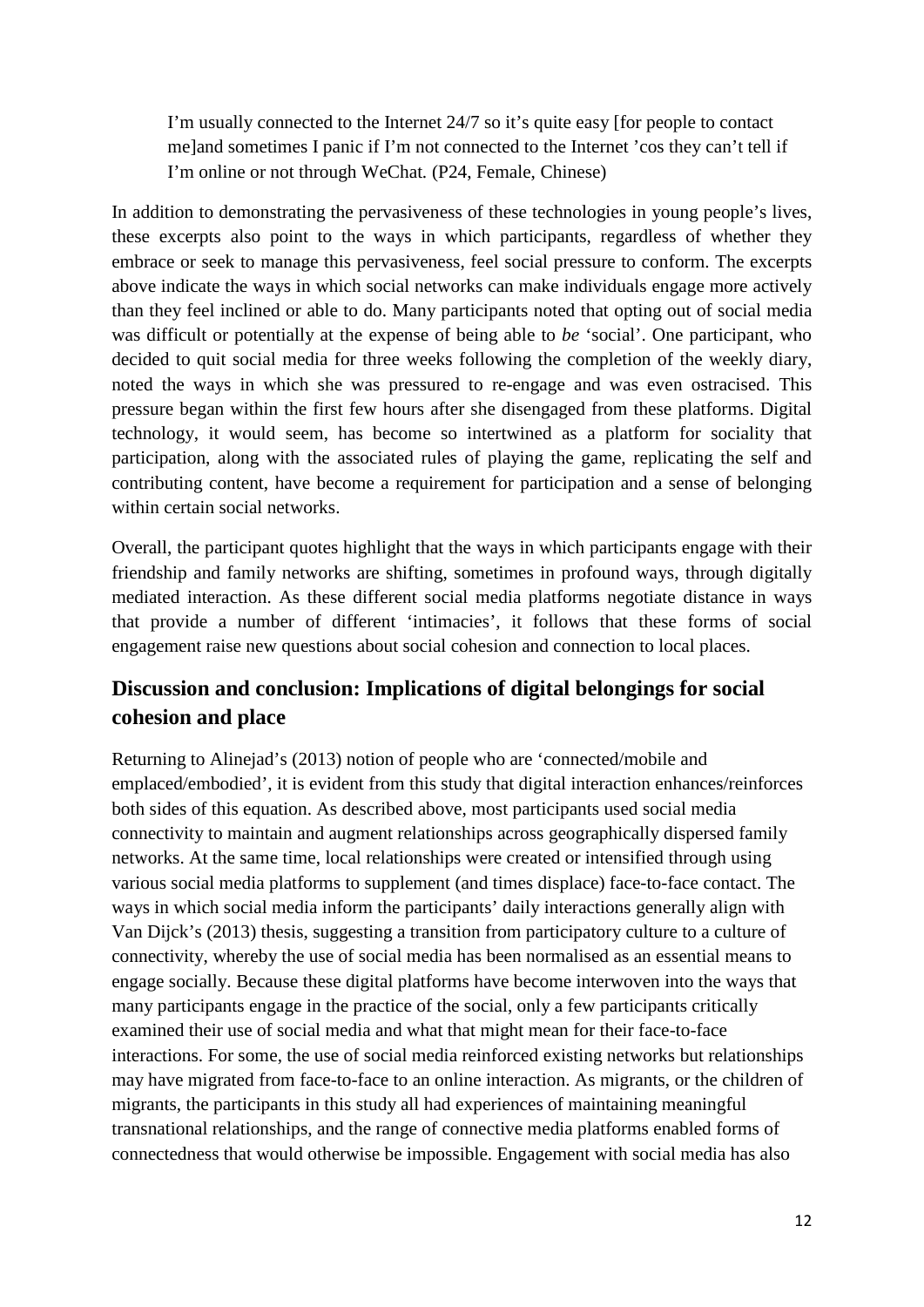brought some of the participants into new networks of belonging, with contacts that they might never engage in face-to-face interchanges.

Returning to Yuval-Davis' (2011) focus on an intersectional analysis to conceptualise belonging, this study shows the ways that understanding identity (beyond traditional markers of ethnicity, nationality, gender) and the wider social context come into play. In particular, digital interactions influence a sense of belonging that create a 'situatedness' that is more meaningful than what is often assumed in virtual social spaces. To a great extent, the university has provided an environment in which the landscape of access has been nearly leveled. Students are generally able to access free Wi-Fi within the university precinct, maintaining near constant contact with their various connective media platforms, and thus extending their online availability. For some participants the expense of purchasing data capacity was an issue that had the potential to limit their online access, and thus free Wi-Fi ensured their inclusion. In this sense, participants were able to overcome a number of considerations of the digital divide mentioned in the literature review, but the fact also highlights that a wider societal examination that extends beyond the university is also needed to address broader questions about social cohesion, participation and digital belongings.

What is also significant in this study is the close articulation between social and technological processes in the digital lives of these young people. Far from the kind of technologically determined social networking that emerges in some literature on social media, the findings discussed here demonstrate the ways in which young people are active 'constituents' of digital technologies and its effects in their lives. Indeed, the points made by participants about the imperative to be online constantly, the difficult work involved in managing disconnection, and the performance of self in social media demonstrate the articulation of social and technological forces. Participants may well prefer face-to-face contacts, and many in this research did make that claim, but they are also affected by the possibilities for, and obligations to participate in, online socialities. For many the choice and constraints that are generated in social media provide a level of digital and social belonging that may not otherwise be available; but it is also clear from this research that this 'belonging' is characterized by the reality and the potential for both inclusion and exclusion, and is also generative of negative affects in some participants' lives. Whilst we are limited in being able to make claims on the impact of digital belonging on other forms of identification such as ethnicity, we are also careful to assert that an overemphasis on cultural/ethnic difference may not necessarily reflect the complexities of belonging(s) in digital spaces. These findings point to the importance of further research on the use of social media, the disciplining of sociality and individual identities, and the implications for wellbeing at individual and societal levels.

While this research has clearly highlighted important findings that advance our understandings of the digital/social nexus and the ways in which it articulates with belonging, we conclude here with some reflections on the need for further research in this area. Whilst this paper suggests that social media is having a significant impact on the ways in which people 'are social', it is necessary to acknowledge that this exploratory study examines only a very specific group and that a broader analysis across particular communities is needed before more definitive claims about the impacts on social cohesion can be made within such a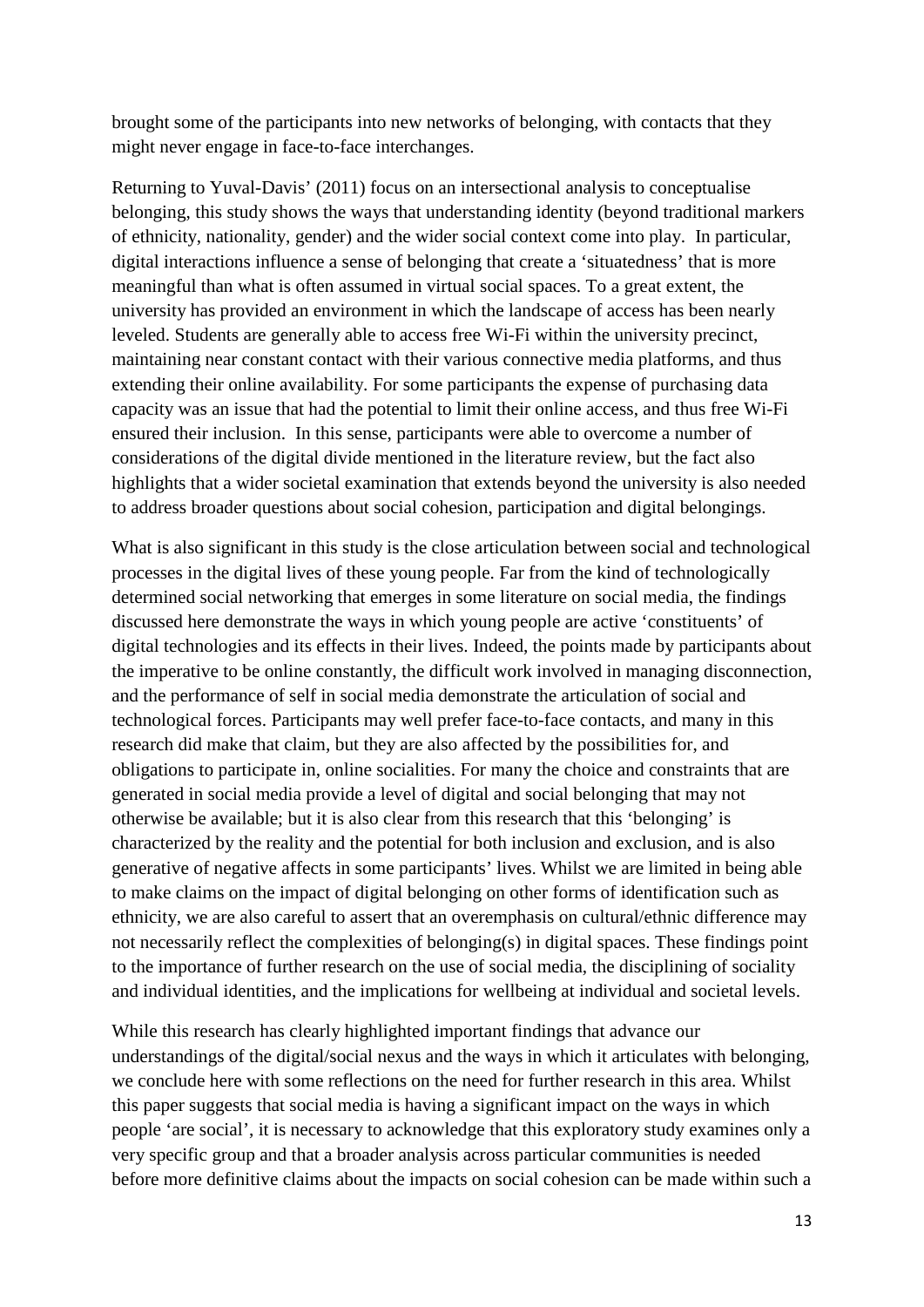digital/social nexus. For instance, the international literature clearly shows that different generations of migrants, as well as when and how they migrated, matters in terms of their experiences of belonging, integration and engagement with a host society (Esser, 2004; Faist, 2000). Also, all of the participants have had the experience of pursuing their university studies in a relatively diverse urban environment. As such, it is impossible to distinguish the effects of platformed sociality from the other forms of social interaction, intellectual and creative developments and intercultural experiences afforded by their immediate context. That the digital has shaped the sociality of these participants is unquestionable; however, comparisons would need to be made across a much broader population in order to claim or measure the specific effects of the digital within the social. Included with this analysis is the need for further understandings about the intersections of digital belonging alongside multiple forms of identity that position some groups with more power and influence than others – of which ethnic and hegemonic majorities play an important part.

Equally, it is necessary to acknowledge that, despite significant developments in digital technologies, new technology does not necessarily replace old communication techniques (Harney, 2013; Wilding, 2006). Gifford and Wilding (2013) refer to users engaging in multiple types of digital technologies in order to communicate as 'layering connections' where digital interaction is only one of a multitude of innovative digital/non-digital ways that people stay connected, proximate and distant. In this sense, the role of digital technologies needs to be examined alongside other ways of communicating which also include face-toface interactions, phone calls and other non-digital means.

As this study has demonstrated, the ways in which young tertiary students from ethnic minorities use social media highlight new means of envisaging belonging and associated practices of friendship and family. Whilst these social interactions suggest implications for social cohesion and participation within local geographic places, this analysis also shows that participants are digitally discerning, which includes the decision to strategically engage or not with specific online platforms. These decisions, however, are not necessarily straightforward, intentional or at times, voluntary. The social/digital nexus illustrates that the culture of connectivity shapes 'our' lives and those around 'us' highlighting that the politics of belonging is dynamic and contested space. This reality signals both opportunities and cautions for social cohesion in societies that are characterised by rich diversity. The further theorisation and application of digital belongings promises to provide a stronger lens to evaluate such rapidly changing spaces.

# **References**

Alampay E (2006) Beyond access to ICTs: measuring capabilities in the information society. *International Journal of Education and Development Using ICT* 2(3): 4–22.

Alinejad D (2013) Locating home in a 'digital age': an ethnographic case study of secondgeneration Iranian Americans in LA and their use of internet media. *Iranian Studies* 46(1): 95–113.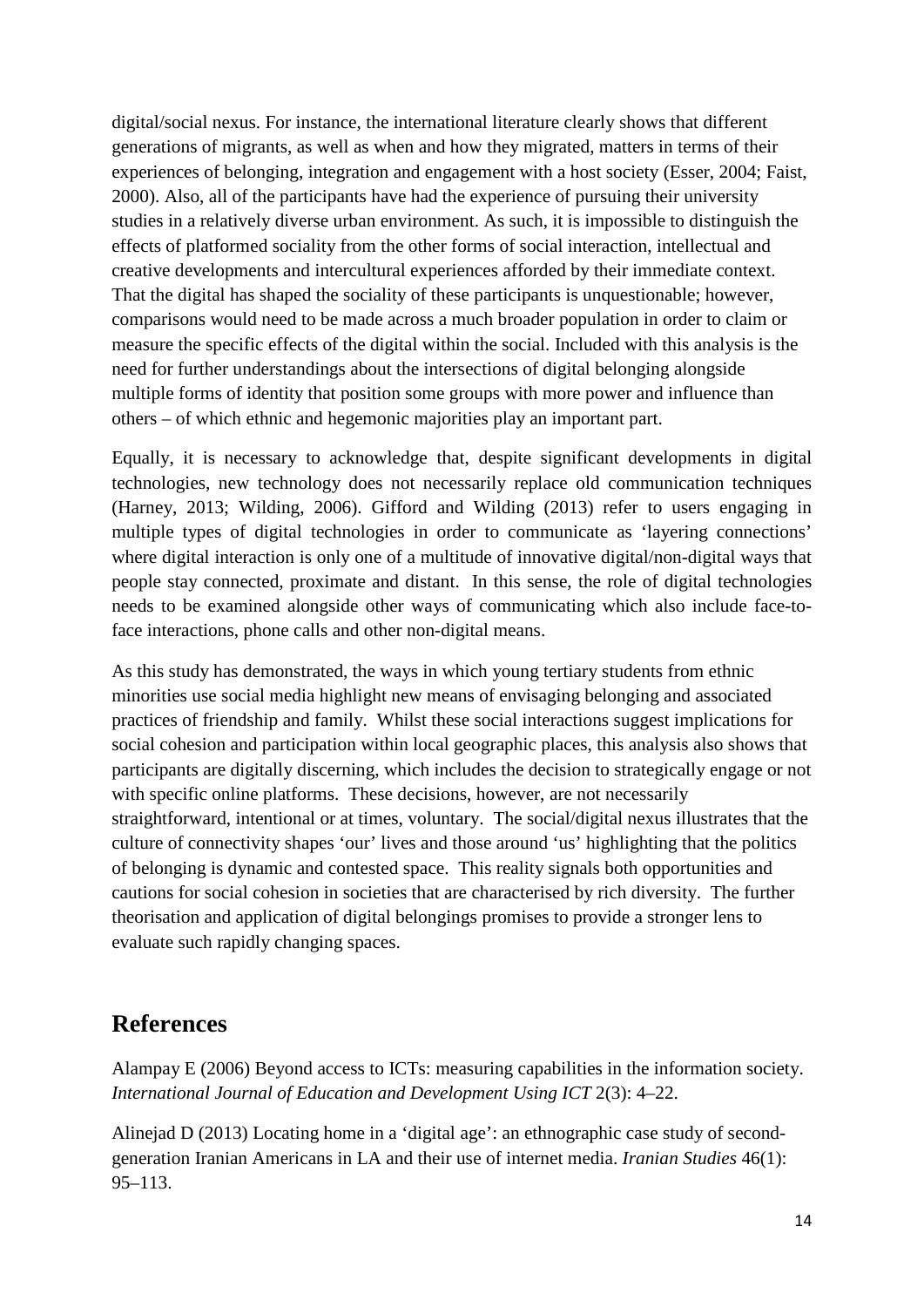Antonsich M (2010) Searching for belonging – An analytical framework. *Geography Compass, 4*(6): 644–659.

Bartley A (2014) (Un)problematic multiculturalism: challenges and opportunities for social cohesion in New Zealand. In: Vasu N, Chin Y and Law T (eds), *The Nation: Narratives and Communities in the Asia Pacific.* Abingdon, UK: Routledge, 84–110.

Bazeley P and Jackson K (2013) *Qualitative Data Analysis with NVivo,* 2nd edn. London, UK: Sage.

Benitez JL (2006) Transnational dimensions of the digital divide among Salvadoran immigrants in the Washington DC metropolitan area. *Global Networks* 6(2): 181–199.

Castells M (2010) *The rise of the network society,* 2nd edn. West Sussex, UK: Wiley-Blackwell.

Charmarkeh H (2013) Social media usage, tahriib (migration), and settlement among Somali refugees in France. *Refuge: Canada's Journal on Refugees* 29(1): 43-52.

Chen-Edinboro LP, Kaufmann CN, Augustinavicius JL, et al. (2015) Neighborhood physical disorder, social cohesion, and insomnia: Results from participants over age 50 in the Health and Retirement Study. *International Psychogeriatrics* 27(2): 289–296.

Collins FL (2009) Connecting home with here: personal homepages and everyday transnational lives. *Journal of Ethnic and Migration Studies* 35(6): 839–859.

Collins FL (2010) Negotiating un/familiar embodiments. *Population, Space and Place* 16(1): 51–62.

Craig B and Williams JE (2011) Research informing practice: Toward effective engagement in community ICT in New Zealand. *The Journal of Community Informatics* 7(3).

Dekker R and Engbersen G (2013) How social media transform migrant networks and facilitate migration. *Global Networks* 14(4): 401–418.

Esser H (2004) Does the 'new' immigration require a 'new' theory of intergenerational integration? *International Migration Review* 38(3): 1126–1159.

Faist T (2000) Transnationalization in international migration: Implications for the study of citizenship and culture. *Ethnic and Racial Studies* 23(2): 189–222.

Fozdar F and Hartley L (2014) Civic and ethno belonging among recent refugees to Australia. *Journal of Refugee Studies* 27(1): 126–144.

Gifford SM and Wilding R (2013) Digital escapes? ICTs, settlement and belonging among Karen youth in Melbourne, Australia. *Journal of Refugee Studies* 26(4): 558–575.

Green A and Janmaat JG (2011) *Regimes of Social Cohesion: Societies and the Crisis of Globalization*. Basingstoke, UK: Palgrave Macmillan.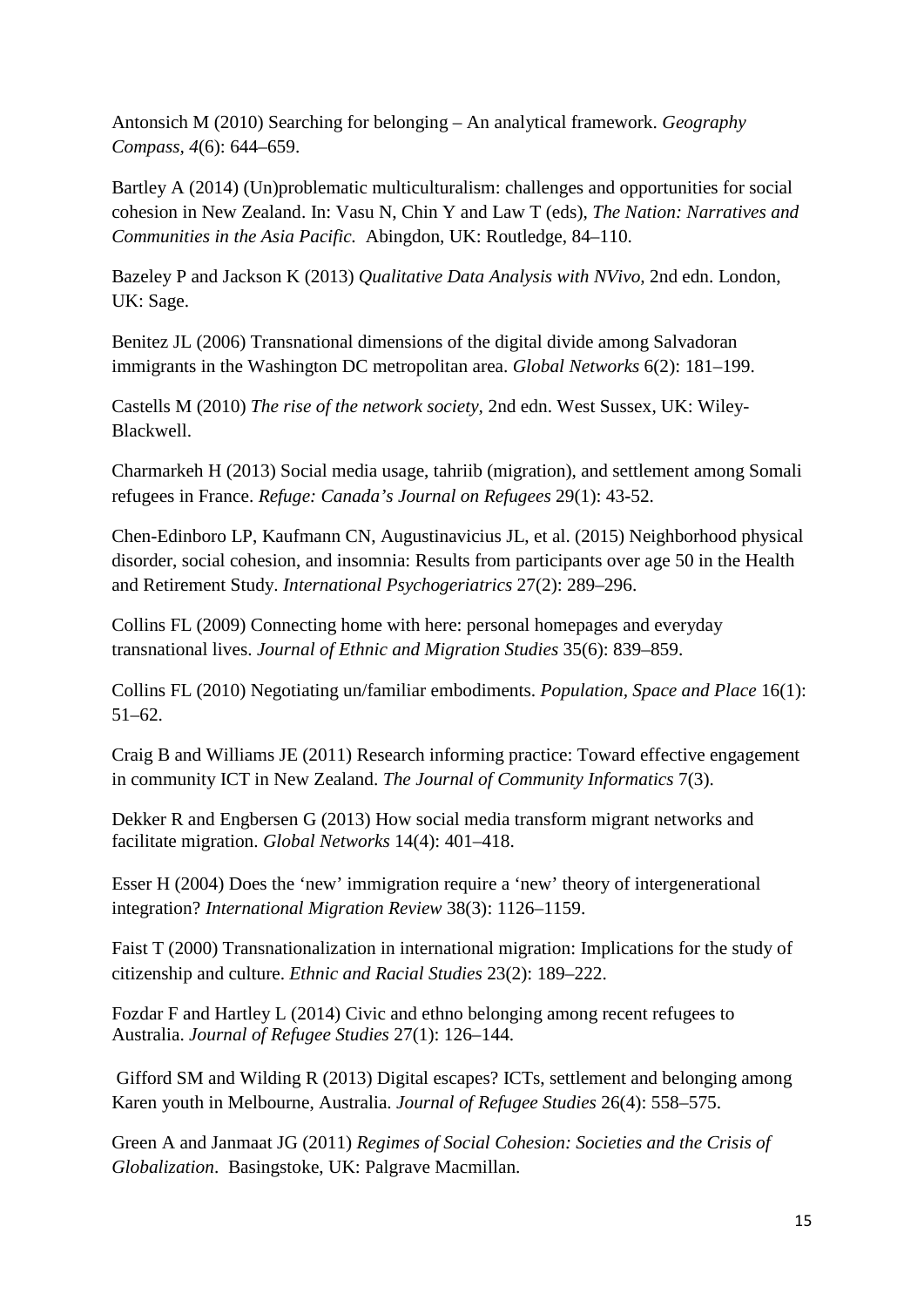Guo B, Bricout JC and Huang J (2005) A common open space or a digital divide? A social model perspective on the online disability community in China. *Disability & Society* 20(1): 49–66.

Harney N (2013) Precarity, affect and problem solving with mobile phones by asylum seekers, refugees and migrants in Naples, Italy. *Journal of Refugee Studies* 26(4): 541–557.

Holmes P and Janson A (2008) Migrants' communication practices with ICTs: tools for facilitating migration and adaptation? *International Journal of Technology, Knowledge & Society* 4(6): 51–62.

Kennan MA, Lloyd A, Qayyum A et al. (2011) Settling in: the relationship between information and social inclusion. *Australian Academic & Research Libraries* 42(3): 191–210.

Lievrouw LA (2001) New media and the pluralization of life-worlds: a role for information in social differentiation. *New Media & Society* 3(1): 7–28.

Madianou M and Miller D (2013) *Migration and new media: transnational families and polymedia.* New York: Routledge.

Maya-Jariego I, Cruz P, Molina JL, et al. (2009) *ICT for Integration, Social Inclusion and Economic Participation of Immigrants and Ethnic Minorities: Case Studies from Spain*. Institute for Prospective Technological Studies (IPTS), European Commission, Joint Research Center. EUR, 51774.

Ministry of Social Development (2010) *2010: The Social Report: Te Purongo Oranga Tangata*. Wellington, NZ: Ministry of Social Development.

Novy A, Swiatek DC, Moulaert F (2012) Social cohesion: a conceptual and political elucidation. *Urban Studies* 49(9): 1873–1889.

Panagakos AN and Horst HA (2006) Return to Cyberia: technology and the social worlds of transnational migrants. *Global Networks* 6(2): 109–124.

Parreñas RS (2005) *Children of Global Migration: Transnational Families and Gendered Woes*. Stanford, CA: Stanford University Press.

Selwyn N (2004) Reconsidering political and popular understandings of the digital divide. *New Media & Society* 6(3): 341–362.

Siddiquee A and Kagan C (2006) The internet, empowerment, and identity: an exploration of participation by refugee women in a community internet project (CIP) in the United Kingdom (UK). *Journal of Community & Applied Social Psychology* 16(3): 189–206.

Van Dijck J (2013) *The Culture of Connectivity: A Critical History of Social Media*. New York, NY: Oxford University Press.

Wietzke FB (2015) Pathways from jobs to social cohesion. *The World Bank Research Observer* 30(1): 95–123.